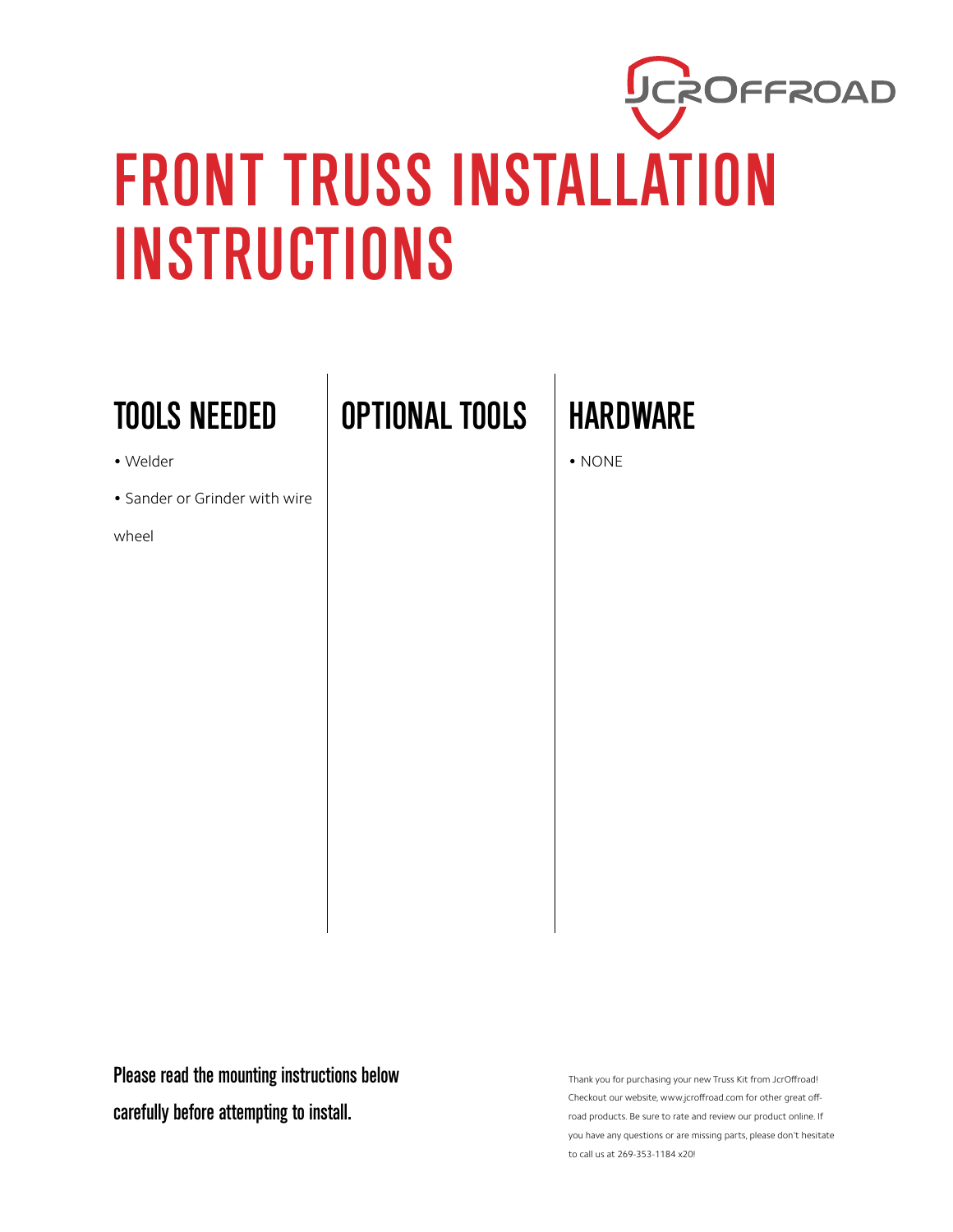1

Place the pieces of the front truss on to the axle. Use this photo for part location. If you have a Dana 30, you will not have part 03.



- $\,2\,$  Now that you can see where the truss is going to sit, clean the axle down to the bare metal everywhere the truss meets the axle with a sander or angle grinder with wire wheel.
- $\bf 3$  Weld the truss to the axle. Keep in mind that you are welding mild steel to the cast steel of the axle housing and you will need to manage your heat when welding as to avoid warping the axle housing. Weld small half inch sections, then stop and weld another small section on the other end and side of the truss. Now let cool before welding another section. Take your time and do not rush the welding for best results. Use the following photos for weld locations.



Front weld locations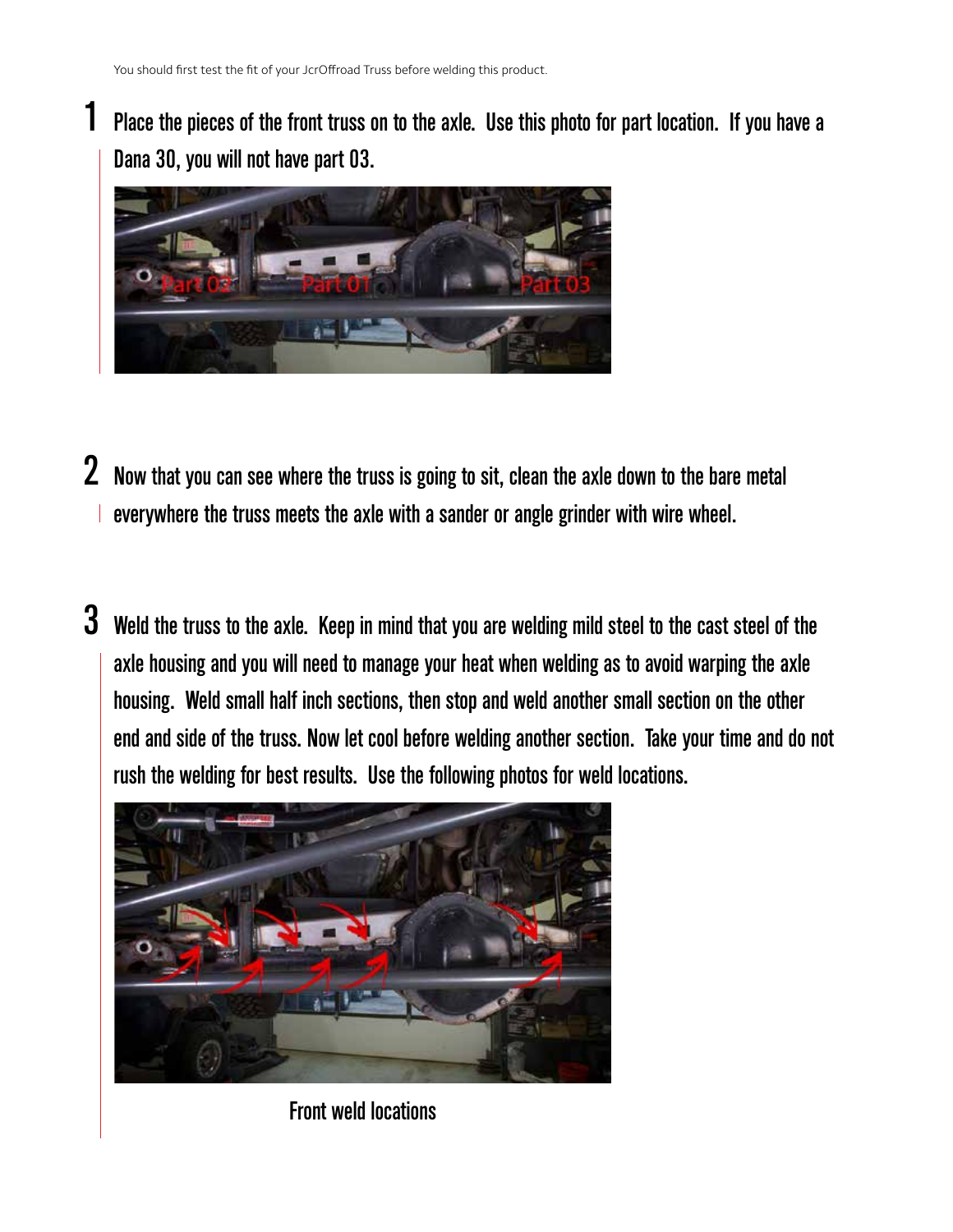

Rear weld locations

 $\boldsymbol{4}$  Once the truss is fully welded and has cooled, cover any bare steel with your choice of coatings and hit the trails!